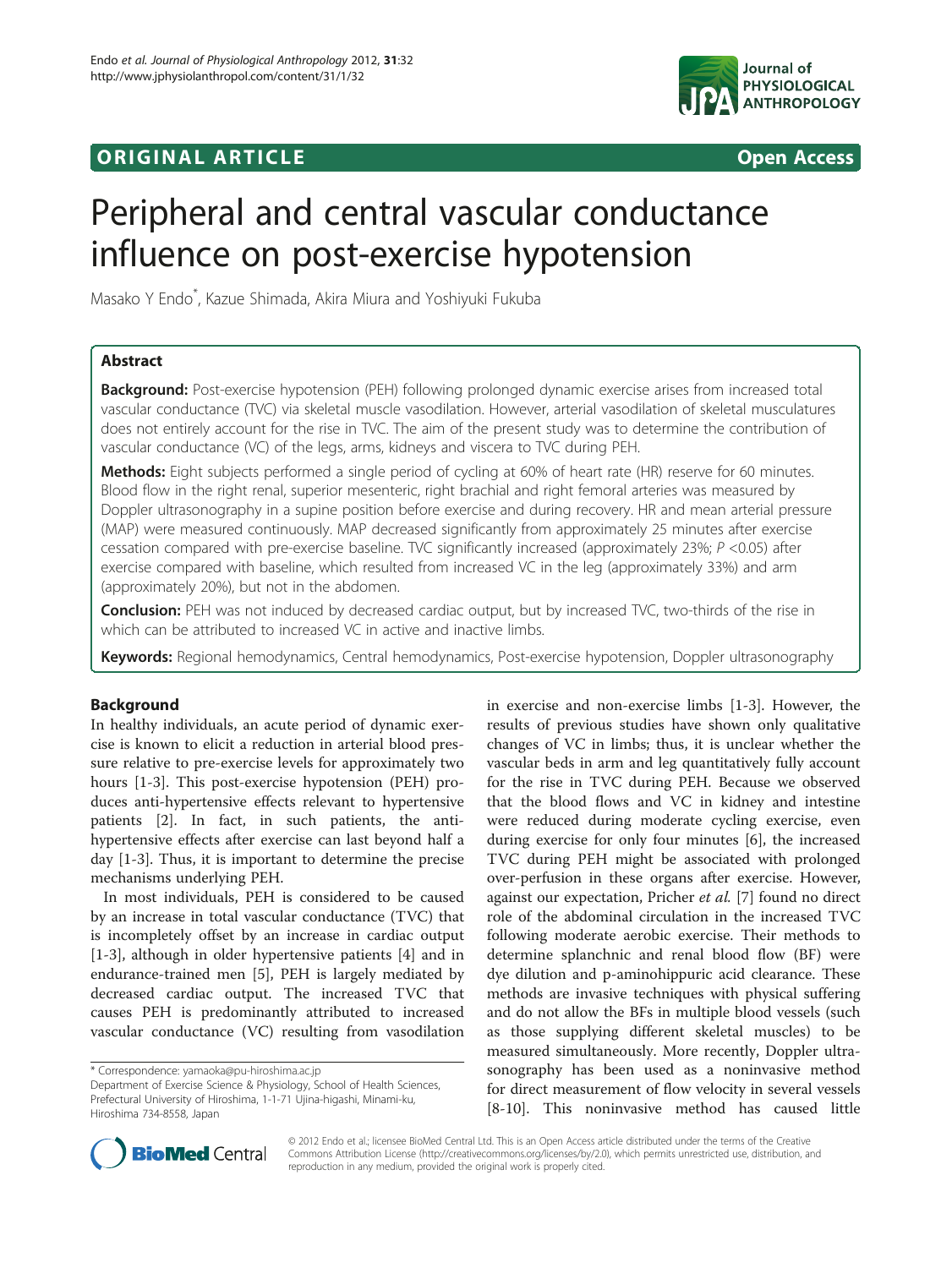physical stress to the subjects compared with the previous invasive method [\[7](#page-5-0)], therefore, it enables to exclude the effect of such stress on the hemodynamics responses during PEH.

Previous studies reported that the rise in TVC during the hypotension after cycling exercise was caused by the increase of VC in exercised (that is, leg) and nonexercised (that is, arm) limbs. However, because the ratio of blood flow in the arms to the total blood flow was much smaller than that in the legs, we hypothesized that the increased VC in the arms may contribute little quantitatively to the increased TVC during PEH. Therefore, the quantitative contribution of regional VC to the rise in TVC from the viewpoint of 'whole body coordination' during PEH needs to be explained. To our knowledge, there are no human studies investigating the vascular responses of several organs and tissues simultaneously during PEH using pulsed-Doppler ultrasonography.

In the present study, to explain which vascular beds in regional organs and tissues contributed quantitatively to the increased TVC during PEH, we examined the VC in leg, forearm, viscera and kidneys using pulsed-Doppler ultrasonography.

## Methods

#### Subjects

Twelve healthy, normotensive, non-smoking volunteers (nine males, three females) participated in the present study and gave written informed consent. The study was approved by a local ethics committee and was in accordance with the Declaration of Helsinki. The subjects were sedentary with normal activity; they performed no regular endurance training and participated in <2 h of aerobic exercise per week. Each subject underwent a pilot examination before performing the main protocol. During the pilot examination, we attempted to measure the mean arterial velocities (MBVs) of renal and superior mesenteric arteries from high-quality ultrasound Doppler signals with B-mode images. However, this was not feasible in four subjects owing to abdominal gas and the difficulty in obtaining vessel images at spontaneous endexpiration. Therefore, eight subjects (five men, three females) participated in the main protocol. Subjects were aged 20 to 32 years, and had a mean  $\pm$  SE height and weight of  $169 \pm 4$  cm and  $60 \pm 3$  kg, respectively.

The subjects arrived in the laboratory after having abstained from caffeine and exercise for at least one day, and from food and drink for at least three hours. Each subject underwent an incremental cycling exercise test (232CXL; Combi, Tokyo, Japan) to determine the work rate for the main protocol. Subjects performed continuous graded cycle ergometer exercise at 30, 60 and 90 W each for 5 minutes at 60 rpm. Heart rate (HR) was monitored via a three-lead electrocardiogram (ECG) (BP-88S; Colin, Tokyo, Japan) during this incremental cycling exercise. To determine the work rate for the main protocol, the linear relationship between steady-state HR at the end of each stage and work rate was calculated, and the work rate corresponding to HR at 60% of resting HR (RHR) reserve (calculated as 0.6\*((220-age)-RHR)+RHR) was estimated. This work-load was used for the 60 minute exercise period. The room temperature was maintained at  $24 \pm 1$ °C by a thermal feedback device.

#### Protocol

Subjects were positioned supine for 40 minutes before exercise. The exercise consisted of a 60-minute period of upright cycling at 60 rpm. Immediately after the exercise period, the subjects were positioned supine for a further 60 minutes. The central and peripheral arterial hemodynamic parameters were obtained during the periods 25 to 40 minutes prior to exercise (pre), and 15 to 30 minutes (post 1) and 40 to 55 minutes (post 2) after exercise.

#### **Measurements**

HR was continuously monitored via a three-lead ECG throughout the protocol. BP (blood pressure) was measured using an autonomic manometer (BP-306; Colin, Tokyo, Japan) with a left arm cuff, every five minutes during pre- and post-exercise. BP during exercise was measured using a mercury manometer (601MY; Kenzmedico, Saitama, Japan) at 20 and 50 minutes after the start of exercise with the left arm at heart level.

Cardiac output (CO) was determined using an echocardiograph (EUB6500; Hitachi Medical Corporation, Tokyo, Japan). To obtain a parasternal long-axis view, a 2.5-MHz annular phased-array sector probe was placed at the point of maximal cardiac impulse on the chest wall in an intercostal space between the third and fourth ribs. The beat-by-beat left ventricular volumes were measured by one investigator for at least 10 s (6 to 9 beats). M-mode and two-dimensional B-mode images were stored simultaneously to the hard disk in the EUB6500, and then saved onto DVD for off-line analysis. The R-R intervals, end-diastolic diameters (EDDs), and end-systolic diameters (ESDs) were analyzed using image analysis software (Image J; National Institutes of Health, Bethesda, Maryland, USA) on a PC. The left ventricular ejection fraction was calculated using Pombo's formula, where end-diastolic volume (EDV) =  $\pi/3*EDD^3$  and end-systolic volume (ESV) =  $\pi/3*$ ESD<sup>3</sup>. Stroke volume (SV) was estimated by EDV-ESV. CO was calculated by SV\*HR (calculated by measuring the R-R interval). TVC was calculated from CO/mean arterial pressure (MAP). However, one subject could not analyze the EDD and ESD in post 1, and another subject could not analyze them in post 2 because we could not obtain their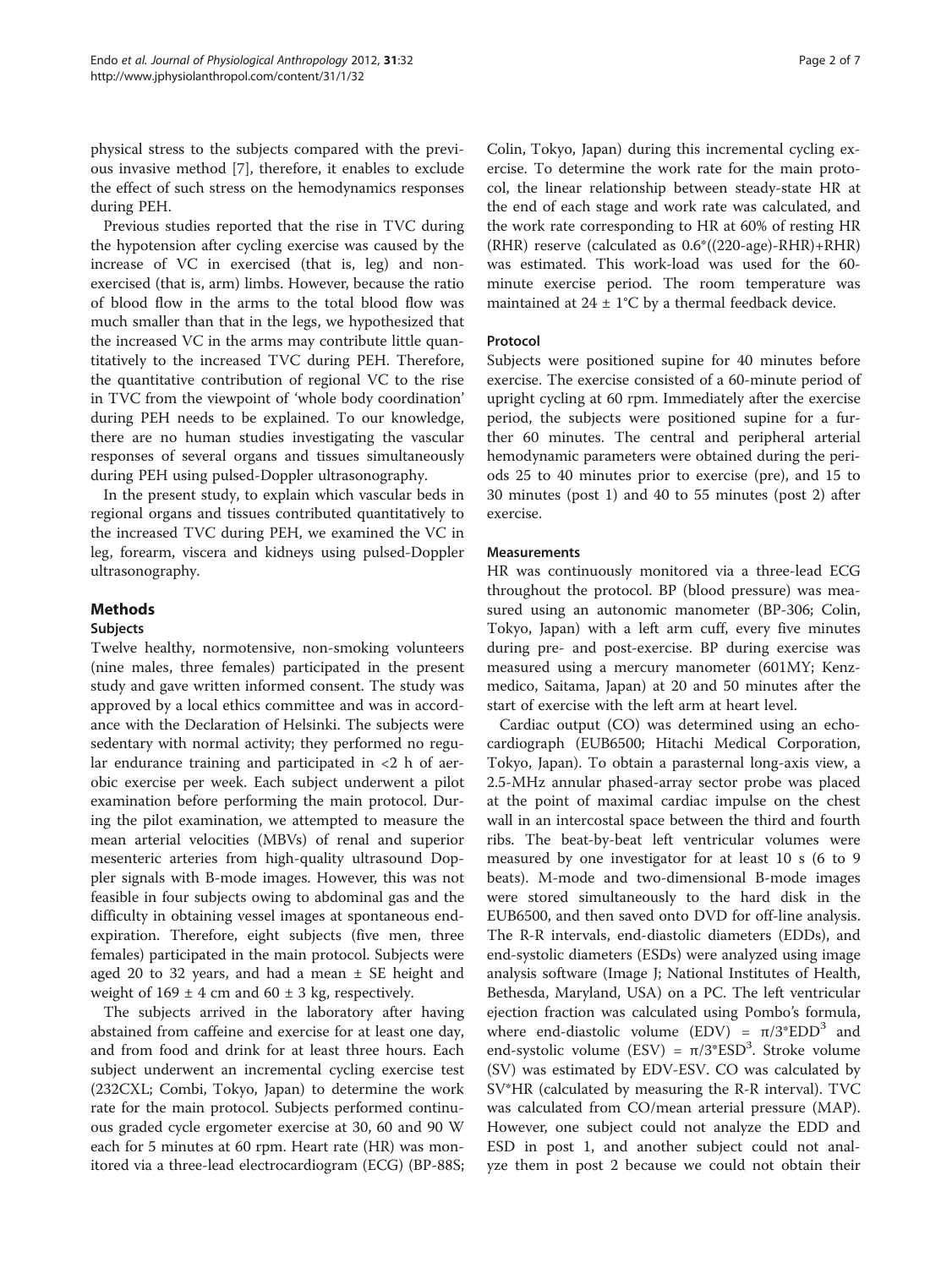M-mode images with high-quality during the measurement. Therefore, we finally analyzed them with one missing value of SV, CO and TVC in post 1 and post 2, respectively.

The BFs of the renal artery (RA), superior mesenteric artery (SMA), right brachial artery (BA), and right femoral artery (FA) were obtained using simultaneous pulsed and echo Doppler ultrasound (LOGIQS6; GE Healthcare Japan, Tokyo, Japan) to measure MBV and arterial blood vessel diameter. The MBV of each vessel was obtained on a beat-by-beat basis using a convex 3.3-MHz probe (for the RA and SMA) and a linear 5.0-MHz probe (for BA and FA) with an insonation angle of 45 to 60°. The diameter of each vessel was measured simultaneously with an imaging frequency of 5.5 MHz (for the RA and SMA) and 12.0 MHz (for the BA and FA). The MBVs in the SMA and RA were measured during breath holding at the spontaneous end-expiration for 20 seconds [[10](#page-5-0)] using the anterior abdominal approach, as previously described [[8\]](#page-5-0). The BA was measured at the level of the antecubital fossa of the right elbow. The FA was measured at a site approximately 2 to 3 cm distal to the inguinal ligament of the right thigh. Each BF was calculated from the MBV and cross-sectional area of each vessel. These BFs were always measured in the order RA, SMA, BA and FA. As a result, we excluded the BF data in the arm of one subject because his data were clearly different from the timeserial change compared with the data of other subjects. Skin BF was measured from the index fingertip of the right arm by laser-Doppler flowmetry (ALF21; Advance, Tokyo, Japan) throughout pre- and post-exercise. The VC of each vessel was calculated as the ratio of each BF to MAP. The BF and VC in skin were calculated as relative to the pre-exercise baseline. The contribution of each regional VC (that is, RA, SMA, BA or FA) to the increased TVC during PEH was calculated by the following equation.

$$
\text{Contribution}(\%) = \left[\!\frac{\left(\text{VC}_{\text{(post)}}\!-\!\text{VC}_{\text{(pre)}}\right)}{\left(\text{TVC}_{\text{(post)}}-\text{TVC}_{\text{(pre)}}\right)}\!\right]\!*\!100,
$$

where the 'post' and 'pre' denote the values of post 1 or post 2 during recovery, and of pre-exercise, respectively.

#### Statistical analysis

Values are expressed as means  $\pm$  SE. To test the timeserial changes in each variable, the effect of time on the variables was examined by repeated-measures ANOVA. When a significant F-value was detected, this was further examined by Dunnett's post hoc test against the pre-exercise value. Statistical significance was accepted at  $P < 0.05$  (SPSS 12.0 for Windows, IBM, Tokyo, Japan).

#### Results

### Heart rate and blood pressure response during exercise

HR significantly increased during exercise from  $55 \pm 3$ to  $135 \pm 3$  bpm (at 50 minutes). Systolic blood pressure (SBP) and MAP significantly increased during exercise compared with pre-exercise levels, whereas diastolic blood pressure (DBP) during exercise did not change from the pre-exercise level (pre: SBP  $114 \pm 4$ , MAP 78  $\pm 2$ , DBP 60 ± 2 mmHg; at 50 minutes of exercise: SBP  $147 \pm 5$ , MAP 87  $\pm 2$ , DBP 59  $\pm 3$  mmHg).

## Central and regional hemodynamics responses during PEH

The time courses of HR and blood pressure responses during post-exercise are shown in Figure [1](#page-3-0). HR increased until approximately 25 minutes after the cessation of exercise, and then recovered. SBP and MAP consistently decreased in all subjects from approximately 30 minutes and 25 minutes, respectively, after exercise cessation, whereas DBP remained almost constant throughout the recovery.

Central and regional hemodynamic responses of preand post-exercise can be seen in Figure [2](#page-4-0). MAP significantly decreased at both post 1 and post 2 during recovery (pre: 77.6 ± 2.2; post 1: 73.5 ± 1.7; post 2: 72.4  $\pm$  2.1 mmHg). CO was significantly elevated at post 1 (pre: 4.47 ± 0.32; post 1: 5.28 ± 0.33; post 2:  $4.71 \pm 0.45$  l/min). As a result, TVC was significantly increased at post 1 (pre:  $57.6 \pm 3.7$ ; post 1:  $70.9 \pm 3.6$ ; post 2:  $64.6 \pm 4.7 \text{ ml/min/mmHg}$ . The increase in TVC paralleled the increase in VC in the leg and arm. However, the VC of the RA and SMA did not change from pre-exercise levels. Skin VC tended to decrease toward the end of recovery. The response of each BF was similar to the response of each VC.

## Contribution of regional VC to the increased TVC during PEH

TVC increased by approximately 23% and 12% at post 1 and post 2, respectively, compared with the pre-exercise values. The rise in TVC at post 1 resulted from increased VC in the legs (approximately 33%), arms (approximately 20%), kidneys and viscera (approximately 2%), and other organs and/or tissues (approximately 43%). The rise in TVC at post 2 resulted from increased VC in the legs (approximately 39%), arms (approximately 26%), kidneys (approximately 5%), viscera (approximately 8%), and other organs and/or tissues (approximately 22%).

## **Discussion**

The purpose of this study was to clarify which vascular beds in regional organs and tissues contribute to the increased TVC during PEH using ultrasound Doppler.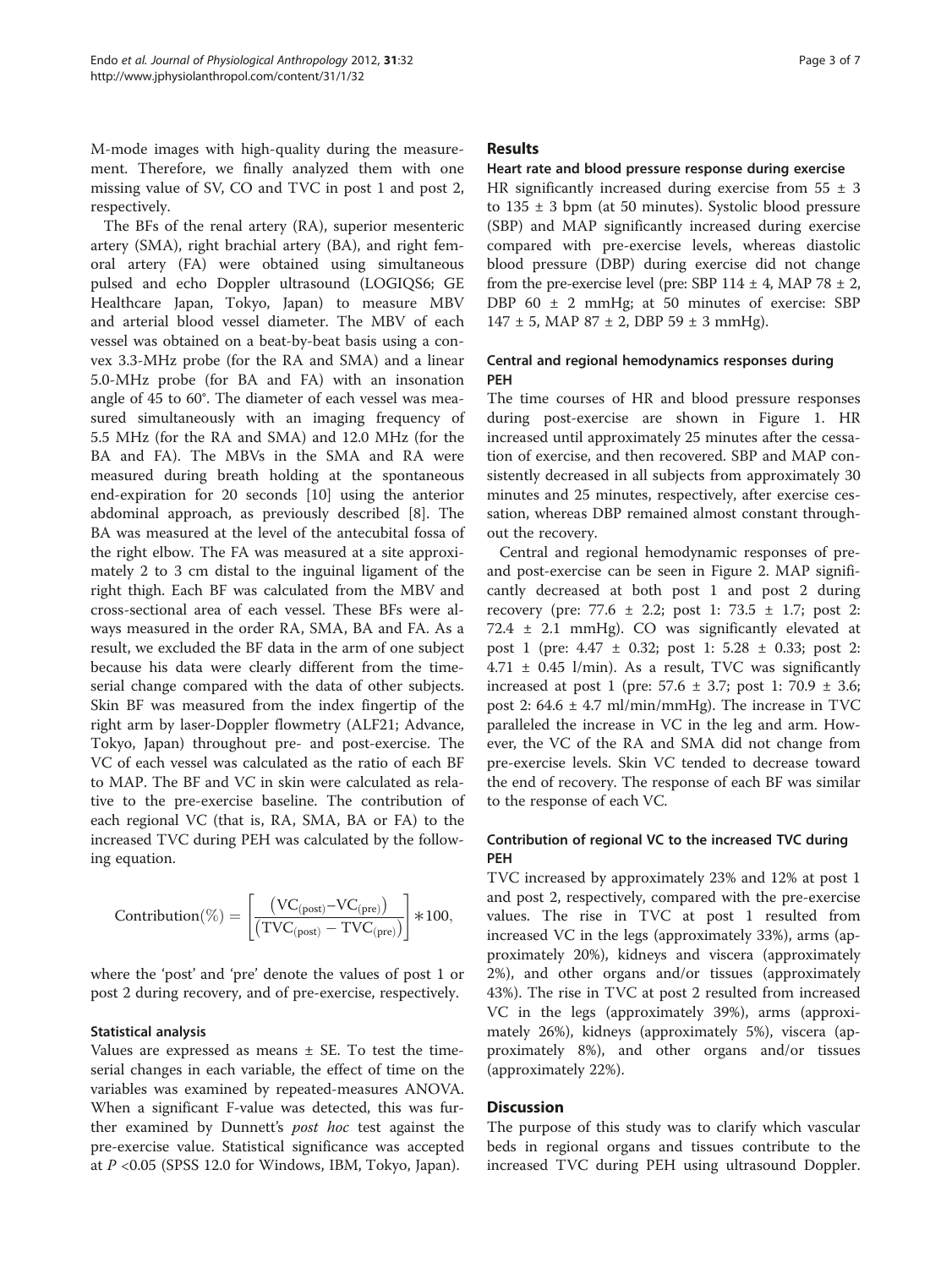The major findings of the present study were as follows. 1) the contributions of VC in the legs, arms, kidneys and viscera to the increase in TVC during PEH were approximately 33 to 39%, 20 to 26%, 2 to 5% and 2 to 8%, respectively; therefore, the VC of active and non-active limbs accounted for approximately two-thirds of the rise in TVC during PEH. 2) The VC of skin in the fingertip was unchanged after exercise. These data suggest that in PEH. As one of our novel findings, this study found that VC in the arms (that is, inactive limbs) makes a certain contribution (namely, 20 to 26%) to the elevated TVC during PEH. It was very intriguing that vasodilation in non-exercise limbs contributed such a large amount to PEH. It may be speculated that the arms were active by gripping the handlebars of the cycle ergometer during exercise. However, this seems to be unlikely, because the work rate in the present study was selected as moderate intensity, not severe and/or maximal intensity, and all subjects put their relaxed arms on the handlebars during cycling exercise for 60 minutes. Therefore, vasodilation in the arms during PEH may be induced by an increase in cutaneous circulation for the regulation of body temperature.

In the present study, approximately 22 to 43% of the TVC rise during PEH remains to be accounted for. Although we measured glabrous skin BF in the fingertip using laser-Doppler flowmetry, we could not quantitatively calculate its contribution to the TVC rise. In addition, unfortunately, we could not measure the cutaneous circulation at several skin sites during PEH. The blood flow to limbs were affected by the vascular response in skeletal muscles, skin and other tissues; therefore, the increased VC in arms and legs during PEH might be caused by not only the vasodilation in skeletal muscles but also a sustained vasodilation in cutaneous vasculature at post-exercise. Contrary to our expect-ation, Willkins et al. [\[12\]](#page-5-0) reported that the time serial changes in cutaneous VC at four non-glabrous skin sites (chest, forearm, thigh and leg) did not parallel the reduc-

tion in arterial pressure after exercise; therefore, they concluded the cutaneous VC did not play an obligatory

the arterial vasodilation in active and inactive limbs, but not in the kidney, viscera and/or skin in the fingertip explains a large part of the rise in TVC during PEH.

In the majority of individuals, it is well known that PEH is caused by an increase in TVC that is not fully offset by a rise in CO [[1-3](#page-5-0)]. This increase in TVC is thought to predominantly arise from increased VC following vasodilation in exercised and non-exercised limbs [[1-3](#page-5-0)]. However, those studies only showed a qualitative change in leg and arm vascular beds. In this study, we evaluated a quantitative contribution of several organs and tissues to the rise in TVC after exercise. Previous studies using invasive methods for the measurement of renal and splanchnic BF reported that the VC in splanchnic and renal arteries did not change after moderate cycling exercise [[7\]](#page-5-0), and that the decreased renal BF during prolonged exercise returned to pre-exercise levels within 30 minutes after exercise cessation [\[11](#page-5-0)]. These data support our finding that the renal and splanchnic vascular beds may not play a direct role

<span id="page-3-0"></span>Endo et al. Journal of Physiological Anthropology 2012, 31:32 http://www.jphysiolanthropol.com/content/31/1/32



80

75

70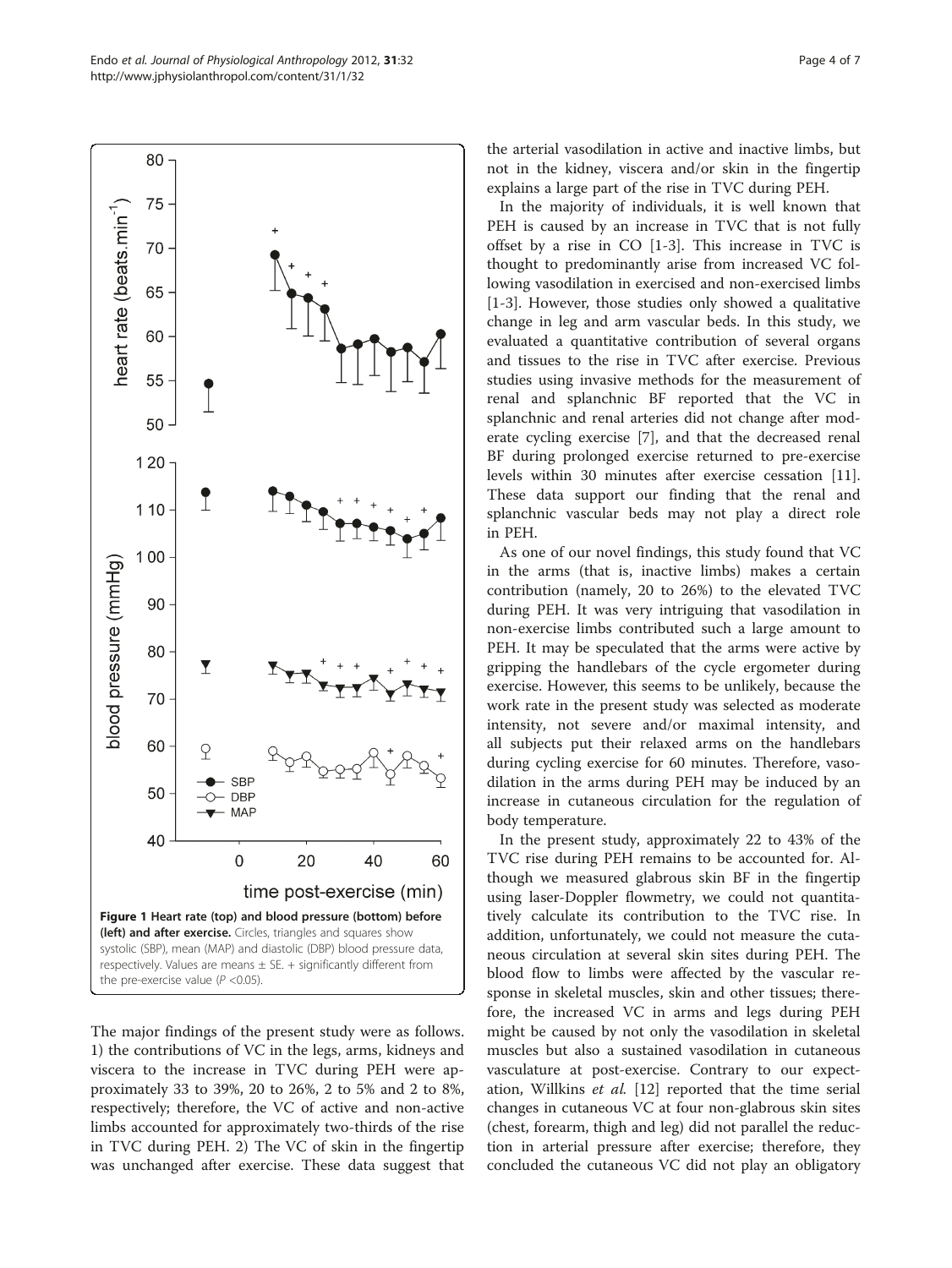<span id="page-4-0"></span>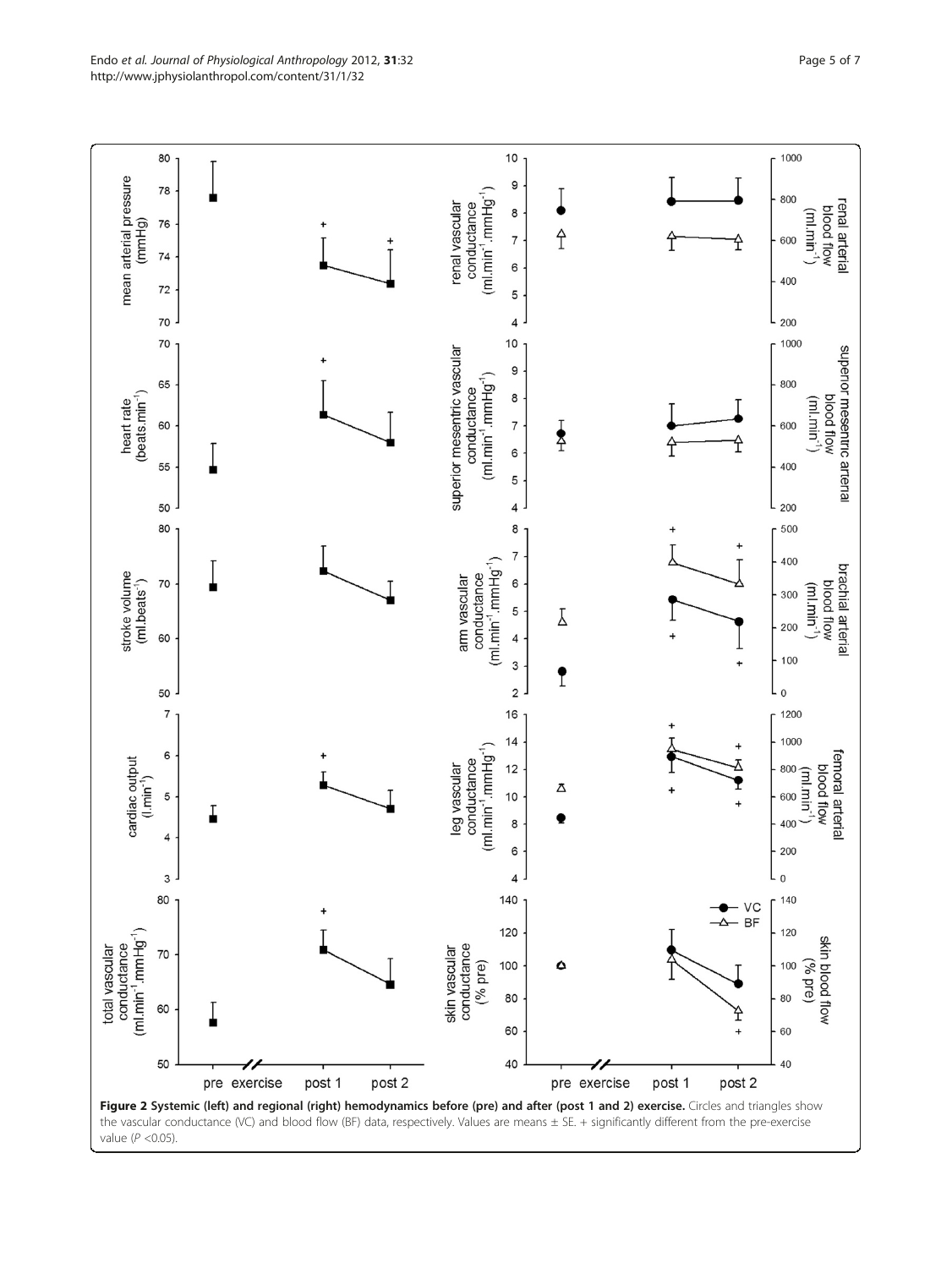<span id="page-5-0"></span>role in PEH. However, observing the time course of cutaneous VC in the early phase of post-exercise (particularly, in the phase corresponding to post 1 in the present study), the cutaneous VC in the thigh and chest remained increased compared with the pre-exercise level; hence, the contribution of skin VC may not be negligible in the early phase during PEH. In any case, further studies are required to determine the quantitative contribution of other possible vascular beds, such as brain, heart and/or skin to the rise in TVC during PEH.

In this study, we did not determine the mechanism underlying the differential vascular response in each organ and tissue during PEH, but this difference was postulated to be related to the differential outflow of sympathetic vasoconstrictor nerve activity and the attenuation of vascular responses to sympathetic vasoconstrictor outflow via impaired α adrenergic receptor stimulation by local vasodilator substances. Muscle sympathetic nerve activity in borderline hypertensive subjects [13] and normotensive subjects [14] is decreased after exercise compared with pre-exercise levels. In an animal model of hypertension, differential sympathetic outflow to a few organs and tissues was observed during the reduced arterial pressure following prolonged treadmill exercise [15] and/or prolonged stimulation of the sciatic nerve [16]. The differential vascular response at each arterial smooth muscle may be regulated as a result of the competing influences of local vasodilator substances and modulation of the α adrenergic pathway. The kidneys, spleen and skin are highly sensitive to  $\alpha$ adrenergic receptor stimulation, whereas skeletal and cardiac muscles are not [3]. The relationship between increased nitric oxide or histamine and the TVC change after exercise have been reported in humans [\[17,18](#page-6-0)]; however, the neural and vascular responses during PEH remain unknown.

#### Conclusion

In conclusion, our results demonstrated that approximately two-thirds of the rise in TVC during PEH is induced by arterial vasodilation in active and inactive limbs, but not in the renal and splanchnic vascular beds. However, it remains unclear which other vascular beds affect one-third of the TVC rise during PEH. Future studies are required to investigate simultaneously how other possible vascular beds, such as the brain, heart and skin, contribute to the rise in TVC during PEH.

#### Abbreviations

ANOVA: analysis of variance; BA: brachial artery; BF: blood flow; BP: blood pressure; CO: cardiac output; DBP: diastolic blood pressure; ECG: electrocardiogram; EDD: end-diastolic diameter; ESD: end-systolic diameter; FA: femoral artery; HR: heart rate; MAP: mean arterial pressure;

MBV: mean arterial velocity; PEH: post-exercise hypotension; RA: renal artery; RHR: resting heart rate; SBP: systolic blood pressure; SE: standard error; SMA: superior mesenteric artery; SV: stroke volume; TVC: total vascular conductance; VC: vascular conductance.

#### Competing interests

The authors declare that they have no competing interests.

#### Authors' contributions

MYE contributed to the conception and design of the study, performed the experiment, and drafted the manuscript. KS contributed to data collection and analysis. AM contributed to the data interpretations. YF contributed to modify draft by intellectual content. All authors read and approved the final manuscript.

#### Acknowledgements

This study was supported in part by Grants-in-Aid for Scientific Research from the Ministry of Education, Science, Sports, and Culture of Japan (#20700526 and #24700701 to MYE, and #23650390 to YF), the Descente and Ishimoto Memorial Foundation for the Promotion of Sports Science, and the Nakatomi Foundation.

#### Received: 4 July 2012 Accepted: 28 November 2012 Published: 18 December 2012

#### References

- 1. Halliwill JR: Mechanisms and clinical implications of post-exercise hypotension in humans. Exerc Sport Sci Rev 2001, 29:65–70.
- 2. Hamer M: The anti-hypertensive effects of exercise: integrating acute and chronic mechanisms. Sports Med Rev 2006, 36:109–116.
- 3. MacDonald JR: Potential causes, mechanisms, and implications of post exercise hypotension. J Hum Hypertens 2002, 16:225–236.
- 4. Hagberg JM, Montain SJ, Martin WH: Blood pressure and hemodynamic responses after exercise in older hypertensives. J Appl Physiol 1987, 63:270–276.
- 5. Senitko AN, Charkoudian N, Halliwill JR: Influence of endurance exercise training status and gender on postexercise hypotension. J Appl Physiol 2002, 92:2368–2374.
- 6. Yamada M, Endo MY, Matsuda N, Miura A, Koga S, Fukuba Y: Superior mesenteric and renal artery blood flow during low and moderate intensity cycling exercise in humans [abstract]. Am Coll Sports Med 2009, 41:s200.
- 7. Pricher MP, Holowatz LA, Williams JT, Lockwood JM, Halliwill JR: Regional hemodynamics during postexercise hypotension. I. Splanchnic and renal circulations. J Appl Physiol 2004, 97:2065–2070.
- 8. Endo MY, Suzuki R, Nagahata N, Hayashi N, Miura A, Koga S, Fukuba Y: Differential arterial blood flow response of splanchnic and renal organs during low-intensity cycling exercise in women. Am J Physiol 2008, 294:H2322–H2326.
- 9. Perko MJ: Duplex ultrasound for assessment of superior mesenteric artery blood flow. Eur J Vasc Endovasc Surg 2001, 21:106-117
- 10. Someya N, Endo MY, Fukuba Y, Hayashi N: The limited effect of breathing frequency on blood velocity measurements in renal and superior mesenteric arteries. Physiol Meas 2007, 28:1369–1374.
- 11. Castenfors J: Renal function during prolonged exercise. Ann N Y Acad Sci 1997, 301:151–159.
- 12. Wilkins BW, Minson CT, Halliwill JR: Regional hemodynamics during postexercise hypotension. II. Cutaneous circulation. J Appl Physiol 2004, 97:2071–2076.
- 13. Floras JS, Sinkey CA, Aylward PE, Seals DR, Thoren PN, Mark AL: Postexercise hypotension and sympathoinhibition in borderline hypertensive men. Hypertension 1989, 14:28–35.
- 14. Halliwill JR, Taylor JA, Eckberg DL: Impaired sympathetic vascular regulation in humans after acute dynamic exercise. J Physiol 1996, 495:279–288.
- 15. Kulics JM, Collins HL, DiCarlo SE: Postexercise hypotension is mediated by reductions in sympathetic nerve activity. Am J Physiol 1999, 276:H27–H32.
- 16. Kenney MJ, Morgan DA: Sciatic nerve stimulation induces hypotension but not renal or lumbar sympathoinhibition in hypertensive Dahl rats. Clin Auton Res 1993, 3:163–168.